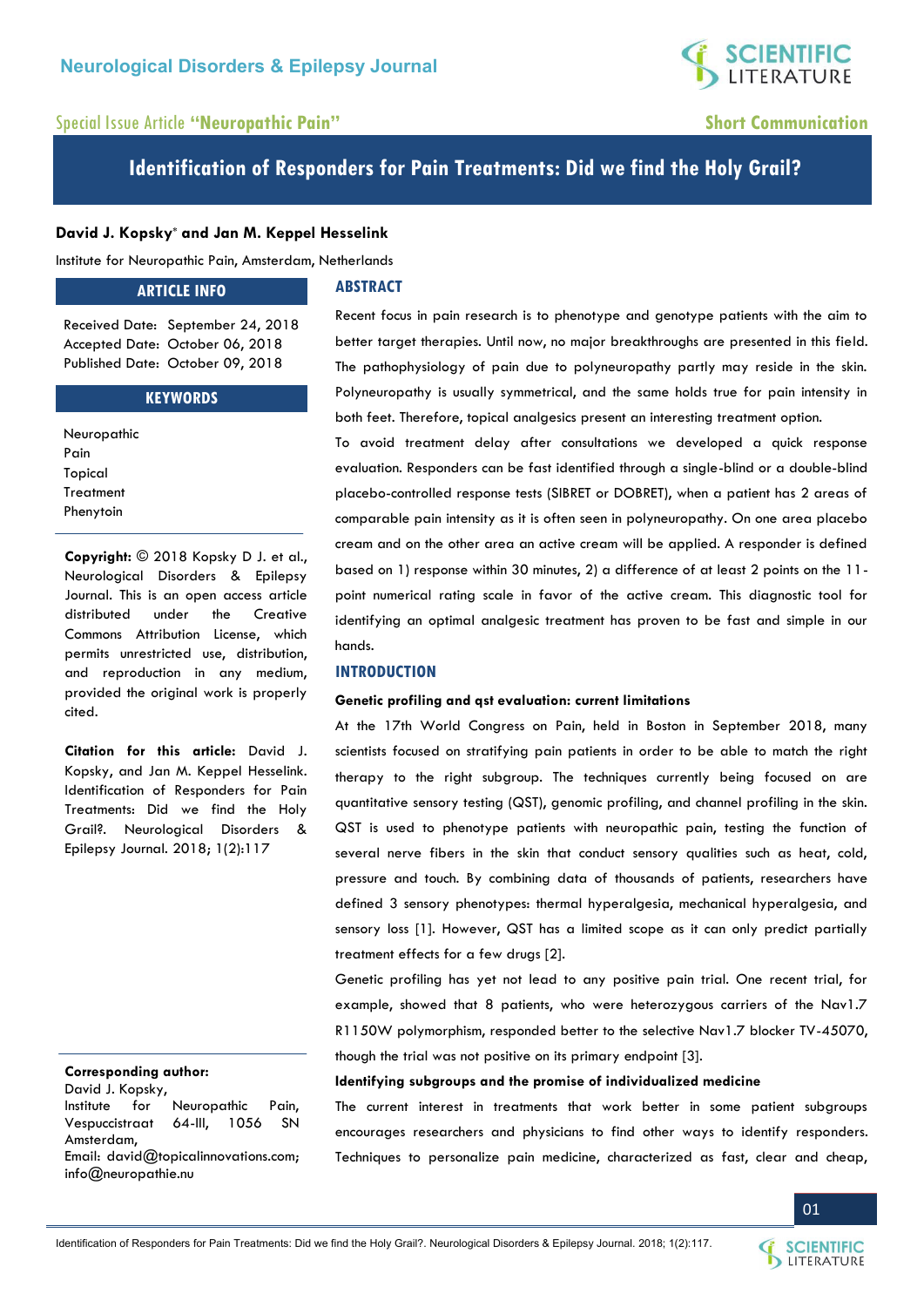# **Neurological Disorders & Epilepsy Journal**

# **SCIENTIFIC**<br>LITERATURE

would be very welcome. Moore et al. have already pointed out that personalized medicine is needed especially in noncancer pain, where differences in underlying pathophysiological mechanisms of pain generation may occur even in one disease entity [4]. For any treatment, a profound clinical response is confined to a relatively small proportion of patients [4]. Moore et al. state that at present we cannot identify responders before treatment [4]. The problem of predicting the right therapy is possibly solved with the placebo-controlled response test.

**Topical treatments as an inroad to personalized pain treatment: development of response tests** 

At the Institute for Neuropathic Pain in the Netherlands, we have developed a response test to identify responders to phenytoin cream or to any other compounded cream containing co-analgesics such as baclofen, ketamine or amitriptyline.

The development of the response test began with the application of an active analgesic cream on the area of localized neuropathic pain. When the patient reported a pain reduction of 2 points on the 11-point numerical rating scale (NRS), they were labeled as a responder and a prescription was provided. Analgesic creams however are prone to a large placebo effect. Thus, further development led to the singleblind placebo-controlled response test (SIBRET). This test is suitable for symmetrical polyneuropathy, affecting both lower legs and/or feet with the same level of pain intensity. This type of polyneuropathy is very common, for example in painful diabetic neuropathy and chronic idiopathic polyneuropathy.

The patient applies a placebo cream on one area (e.g. right foot), and phenytoin cream on the other area (e.g. left foot). If within 30 minutes the patient experiences a difference in pain intensity of 2 points on the NRS between the 2 areas in favor of the phenytoin cream, the patient is identified as a responder, and will be prescribed phenytoin cream (figure 1). This is a fast and cost effective way of selecting responders and affirms that the tested cream is the correct treatment for the patient. Non-responders will be invited to repeat the SIBRET with another analgesic cream. Further development has led to the double-blind response test (DOBRET), with which any bias of the treating physician is ruled out.





02